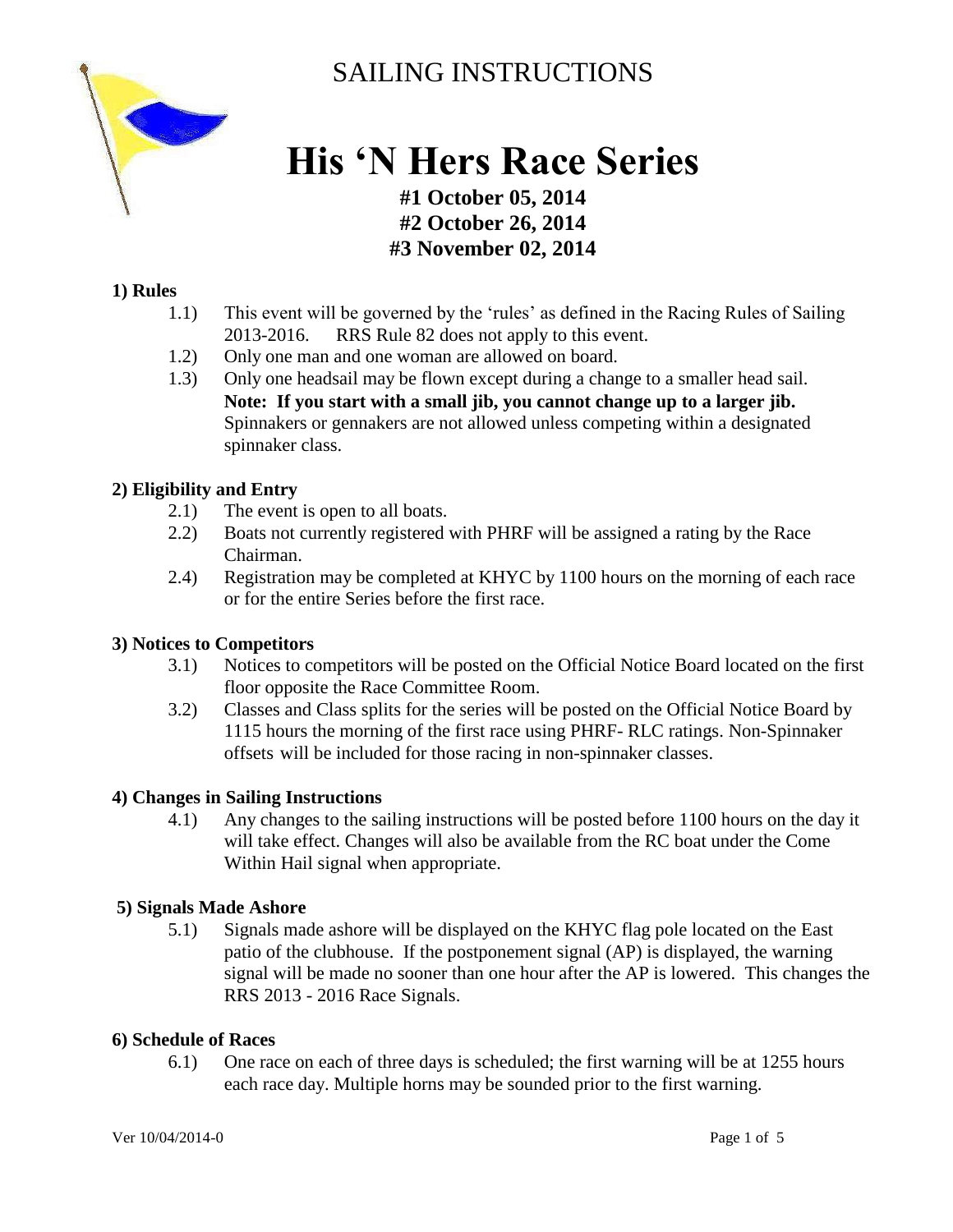# SAILING INSTRUCTIONS

HIS N' HERS RACE SERIES

#### **7) Signals on the Race Committee Boat**

- 7.1) Starting signals will conform to rule 26 of the 2013-2016 Racing Rules of Sailing (RRS). See example on Attachment A, Course Chart for His 'N Hers.
- 7.2) Classes, as constituted before race #1, would start in the following order:

| Class             | Flag |
|-------------------|------|
| Cal <sub>20</sub> | F    |
| B                 | E,   |
| A                 | D    |
| Spinnaker         | K    |

#### **8) The Race Course**

- 8.1) The racing venue will be in the vicinity of "Y" Mark for the Oct. 05th race, "S" Mark for the Oct. 26th race, and "Y" Mark for the November 2nd race.
- 8.2) The course for each race will be selected from Attachment A and signaled by numbered placard from the Race Committee boat at the time of your Class Warning signal.
- 8.3) On a given race day, the R/C will select a single course for all classes that are eligible for competing for the series perpetual trophy. Otherwise, different course may be selected based on the discretion of the R/C PRO.

#### **9) Marks**

- 9.1) Marks are spar buoys in the approximate positions defined per 2014 KHYC Race Mark Guide.
- 9.2) "G" mark is the bell buoy at the entrance to the Harbor.
- 9.3) "W" mark is the white center channel buoy at the entrance to King Harbor.

#### **10) The Start**

- 10.1) Races will be started using Rule 26 with individual classes starting using a five-minute sequence. The committee will attempt *but is not obligated* to keep all start & restart times at five-minute clock intervals.
- 10.2) The starting line will be in the vicinity of "Y" or "S" marks depending on the date. It will be between a staff with an orange flag on the Race Committee boat and a staff with an orange flag or race mark floating to port from the Race Committee boat.
- 10.3) **Boats whose preparatory signal has not been made shall keep clear of the starting area and all boats whose Preparatory Signal has been made.**

#### **11) Safety (Category and Crew)**

- 11.1) The race is equivalent to a PHRF Category 4 event.
- 11.2) All boats must check in with the Race Committee on the water prior to the Class warning signal.
- 11.3) A boat retiring **must** notify the committee ASAP or before the last boat to finish (whichever is sooner). The RC monitors VHF Ch.78.

Ver 10/04/2014-0 Page **2** of **5**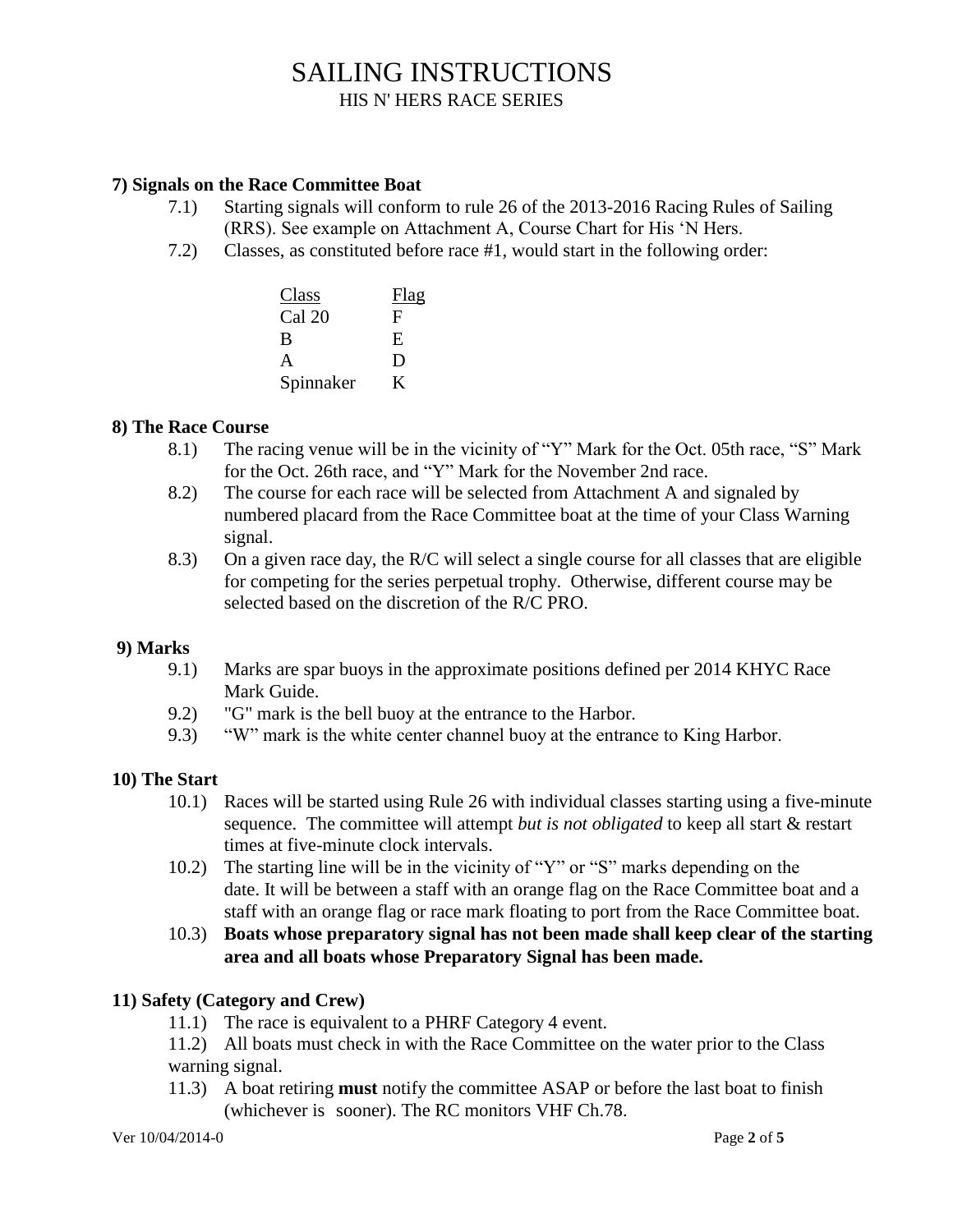# SAILING INSTRUCTIONS HIS N' HERS RACE SERIES

#### **12) The Finish**

12.1) The finish line will be near the harbor entrance between a staff displaying an orange flag on the Race Committee boat anchored just inside the breakwater and the Redondo Beach East Jetty Light (#2) at the harbor entrance.

#### **13) Penalty System**

13.1) The 720-degree turn penalty is replaced with a 360-degree turn penalty, to include one tack and one jibe, modifying rules 44.1 & 44.2. Rule 44.3 shall not apply.

#### **14) Time limit**

- 14.1) Boats failing to start within four minutes after their start signal shall be scored DNS.
- 14.2) Boats failing to finish by 1700 hours shall be scored DNF.

#### **15) Protests**

- 15.1) Boats intending to protest must notify the RC boat upon finishing.
- 15.2) Protests shall be written on forms available at the club and delivered to the Race Chairman, or PRO within 45 minutes after the race committee boat docks. The Committee will sound one signal and post docking time on the Official Notice Board. Protests will be posted as they are submitted.

#### **16) Scoring**

- 16.1) Time on Time (TOT) with PHRF-RLC ratings will be used. Non-spinnaker offsets will be used for non-spinnaker classes.
- 16.2) Each Race: Boats will be scored within each class based on corrected times to determine order of finish within each class on each of the three (3) races.
- 16.3) Series: Only non-spinnaker boats will be eligible for the series trophy. The three (3) races will be scored separately as a series in accordance with the Low Point scoring system of RRS Appendix A 4.1 and A 9 based on individual finish times (corrected) for each course that is sailed.
- 16.3) No throw-outs will be applied for the series score.
- 16.4) In the event of a tie for the series score, the tie will be broken by awarding the trophy to the team that has defeated the greatest number of yachts throughout the series.

#### **17) Prizes**

- 17.1) Take home trophies will be awarded each Sunday on the upper level of the clubhouse as soon as possible after the event. The Maureen Cash Memorial Perpetual trophy will be awarded at the annual Racing Awards Trophy Night.
- 17.2) Classes eligible for individual take home trophies must have at least 3 starters per race.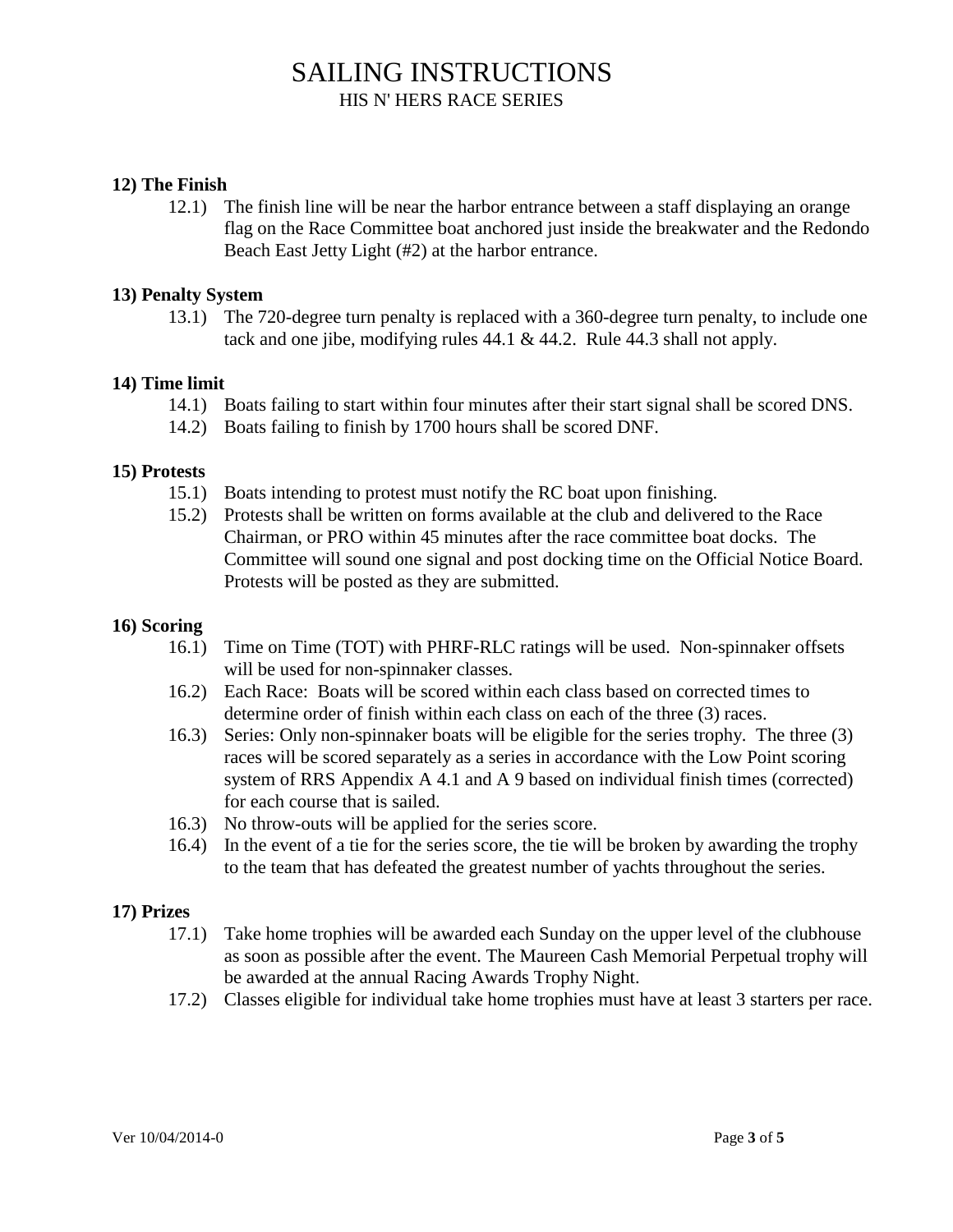# SAILING INSTRUCTIONS HIS N' HERS RACE SERIES

### **Attachment A – Courses for His 'N Hers**

| <b>Courses Starting from "S" Mark</b> |                                          | <b>Approximate Distance</b> |  |  |
|---------------------------------------|------------------------------------------|-----------------------------|--|--|
| #1                                    | $Start - A - B - G - W - Finish$         | 3.6 NM                      |  |  |
| #2                                    | $Start - A - H - Ys - G - W - Finish$    | <b>4.0 NM</b>               |  |  |
| #3                                    | $Start - Ys - C - B - G - W - Finish$    | <b>4.4 NM</b>               |  |  |
| #4                                    | $Start - A - H - Ss - G - W - Finish$    | <b>4.9 NM</b>               |  |  |
| #5                                    | $Start - H - K - D - B - G.-W - Finish$  | 5.2 NM                      |  |  |
| <b>Courses starting from "Y" Mark</b> |                                          |                             |  |  |
| #11                                   | $Start - As - Ss - G - W - Finish$       | 3.3 NM                      |  |  |
| #12                                   | $Start - A - H - G - W - Finish$         | <b>4.1 NM</b>               |  |  |
| #13                                   | $Start - B - H - S - C - G - W - Finish$ | 5.0 NM                      |  |  |
| #14                                   | $Start - A - B - T - S - G - W - Finish$ | 5.4 NM                      |  |  |
| #15                                   | $Start - Hs - Fs - G - W - Finish$       | 5.8 NM                      |  |  |

(Note: Additional courses may be added prior to each day of racing. Any changes to this attachment will be made available to the competitors in accordance with Article 4 of the 2013 His 'Hers Series Sailing Instructions.)

# **Typical Starting Signal Sequence**

- 1) Multiple sounds before first Warning only, not precisely timed to next signal
- 2) 5 min before Start: Warning signal. Class flag is raised with one sound. Course selection displayed.
- 3) 4 min before Start: Preparatory signal. P flag is raised with one sound.
- 4) 1 minute before Start: Preparatory flag lowered with one long sound.
- 5) Start: Class flag lowered with one sound.

FYI: Some race committees will utilize a "running clock" which simply means the next class to start is given its Warning signal simultaneous with the Start signal of the previous class, leading into the same sequence as above. This practice is favored but NOT essential so the racer must always be guided by the Class flag as the beginning of their Class start sequence.